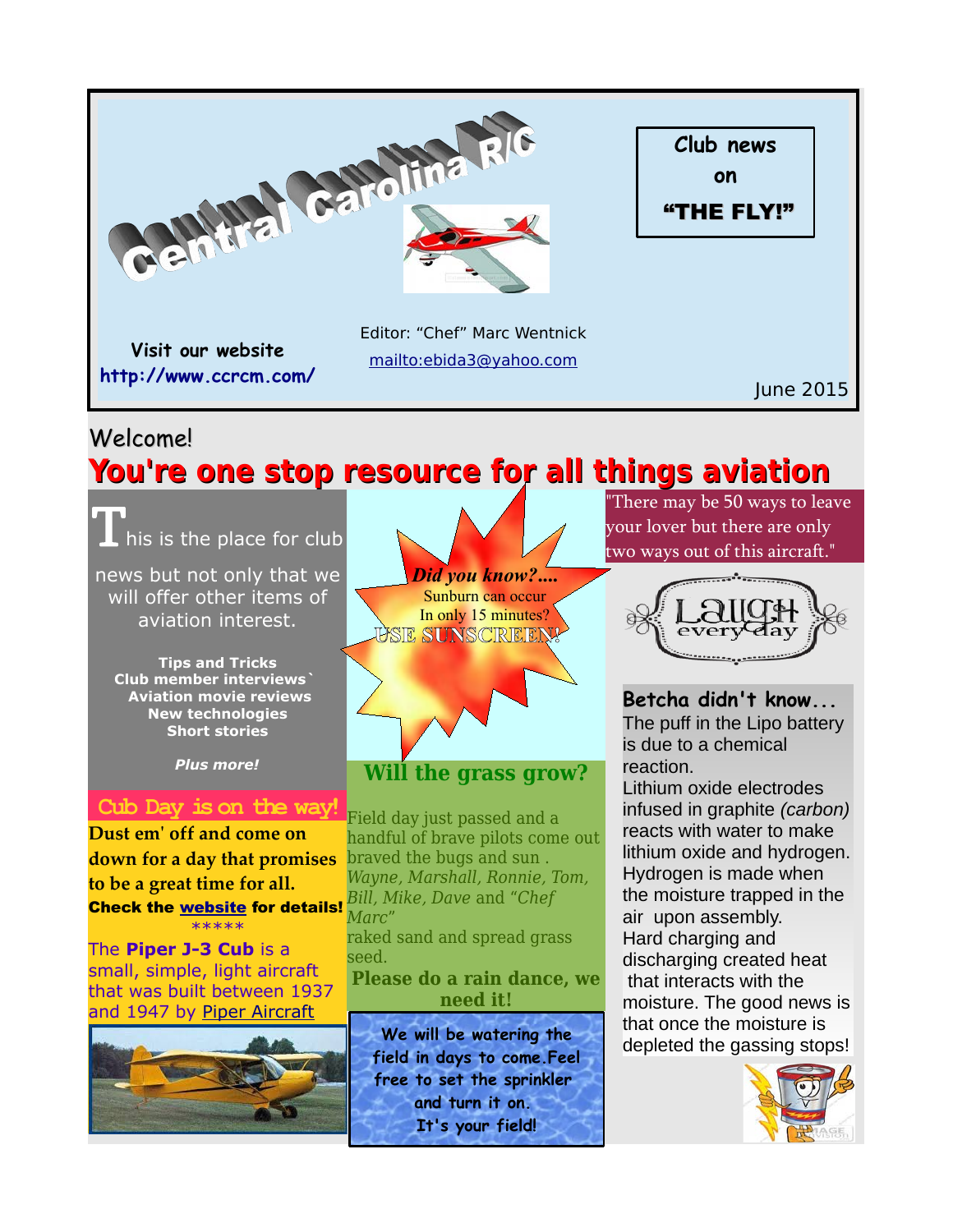#### *From the Editor*

*I would like to bring something to your attention.*

I was trying to get a *very*  uncooperative aircraft to fly. It seemed the battery was underpowered from the factory. *Darn those Chinese***!** CG was nose heavy but a lot of up trim made the ship *almost* flyable. A decision was made to increase the battery power.

After putting a physically smaller battery in with more power, 4 cell vs. 3 cell the plane took off and did a vertical jump Micheal Jordan would have been proud of. Unfortunately the force of the plane caused the battery to launch out of the battery hatch crashing the aircraft from thirty feet above the runway. The motor was north the body was west and the small wire wing struts littered everywhere.

# **What the heck was that?!**

After trying to fabricate a lie not blaming myself, further investigation proved that once the lighter battery was installed, the ship became tail heavy. Plus, I forgot to reset the trims . The trims

were at the end of their travel being set for a nose heavy ship. So once she took off she had no choice but to do a NASA like imitation of an Apollo rocket heading towards the moon!

The moral of the story

the plane!

besides I'm an *idiot* is that **ALWAYS ALWAYS** check the trims if you make any changes or adjustments to

NASA doesn't use Apollo rockets anymore neither should you!

Remember to

lock the gate

Don't FORGETI

A**nd speaking of trim, Tim Holland was kind enough to submit a trim chart to correct whatever ails you**

See last page





Buying or selling? Need contact info? Calendar of events Plus much more <http://www.ccrcm.com/>

# **TIP!**

**When attempting to get those tiny nuts started on a blind screw use a dab of white glue o the tip of your**

**finger!**



### **Academy of Model Aeronautics** (**AMA**)

Founded in 1936 it has current membership of more than 140,000 members!

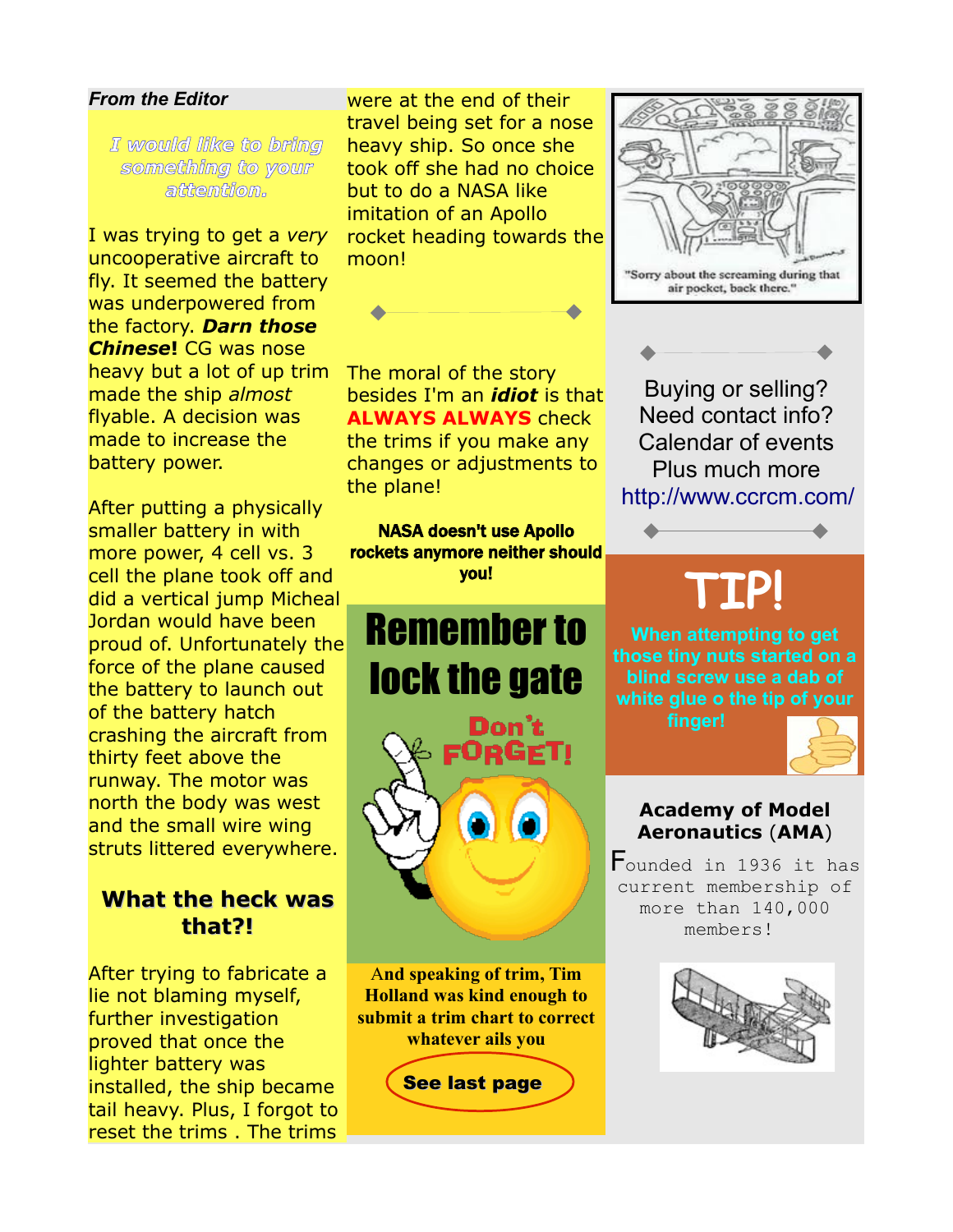

**Here is where we will interview a member. Don't be surprised if we ask you. Everybody deserves their 15 minutes of fame!**

## **Matt Balazs**

**W**hen

you're at the field and a 2.5m



*Tomahawk Futura* jet screams by at speeds that would make Chuck Yagar proud, odds are it's being piloted by Matt.

Matt is an accomplished pilot for over thirty years. Starting at the age of eight he follows in his fathers footsteps. His dad was an early pioneer of the sport so getting the "*bug*" was only natural.

Matt has been competing in IMAC competitions for the last 25 years and has the honor of being a sponsored pilot for JR for the last 7 years. Yes, Matt is living the *dream*.

Being part of Volvo's sales developmental team Matt travels often but with the support of his wife of 12 years and his 3 dogs he flies whenever he can.

Matt has a 50 EMHW Challenger II Biplane in the works. At 95% complete he looks forward to shaking it down and so do we!

When asked what tip he can offer the club he says, "*Always weigh the wood. Overall weight is extremely important*."

Convenience to the flying field and the community he has found in the club keeps Matt coming back. Matt is a big fan of the Indiana Jones trilogy and enjoys relaxing to,The Zac Brown Band.

When asked how he stays on the top of his game Matt repied, "*Always challenge yourself*."

Great advice ! I'm confident we will see great things from Matt has he continues to challenge himself and others.



#### **Radio control or remote control, what's the difference?"**

Basically, 'radio control' is the correct term. However, RC models are often referred to as 'remote control' because the true definition of this term is 'to control something from a remote (separate) location'. But traditionally, models that are genuinely remote control are joined to the transmitter by a cable, through which the signals pass. True 'radio control' means that the model is controlled by radio signals and hence there are no cables .

More often than not, if you see

the term 'remote control airplane' it will be radio controlled with the use of a separate and unattached transmitter.



*Hey Harry, didn't this thing come with props?*

Check this out! HE111 14 ft. wings span [Click here](http://www.modelairplanenews.com/blog/2015/06/11/huge-14-foot-span-heinkel-111/)



**Click on poster for more info**

**Introduce yourself when meeting other members at the field. I promise MOST folks won't bite!**